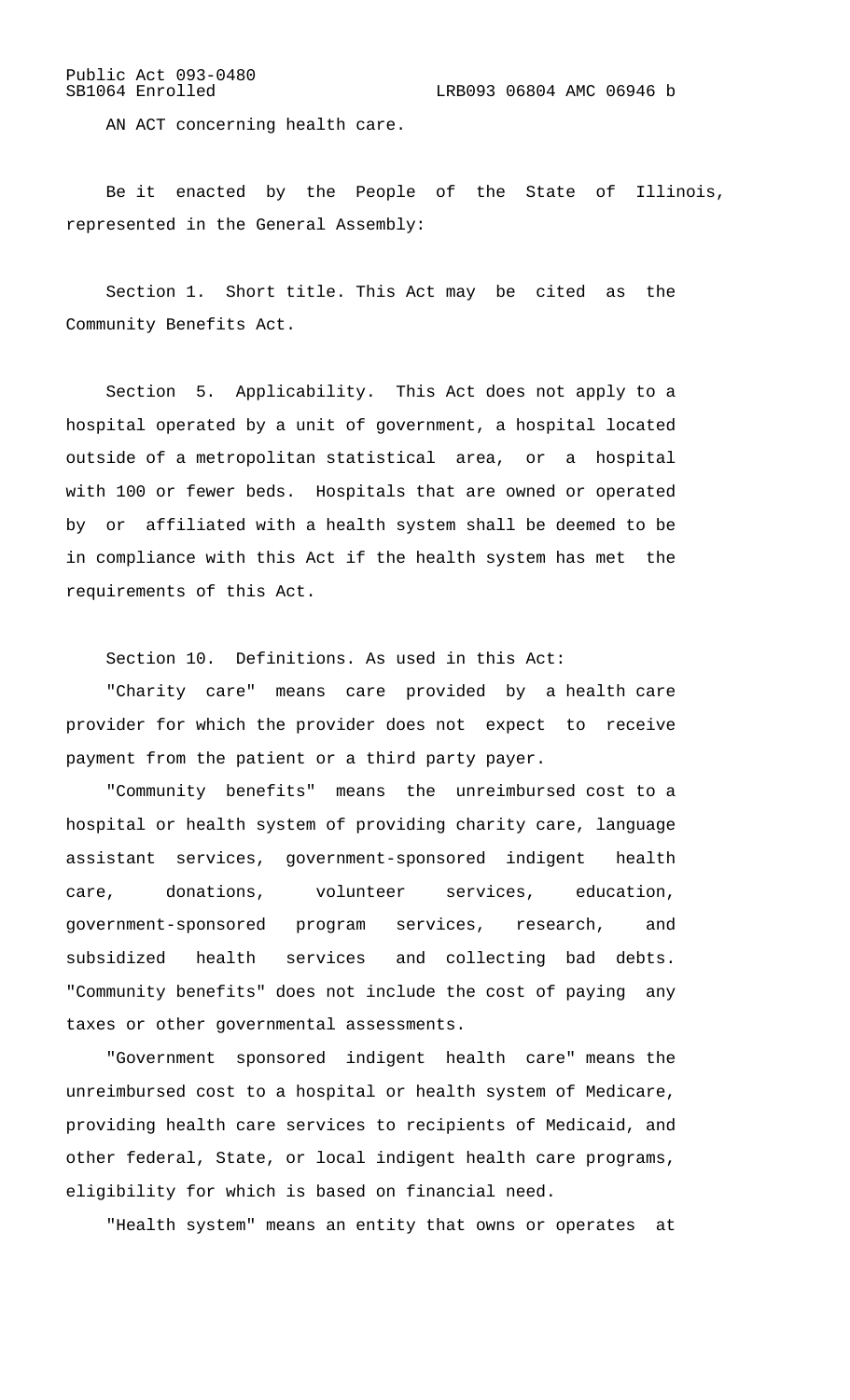Public Act 093-0480<br>SB1064 Enrolled

least one hospital.

"Nonprofit hospital" means a hospital that is organized as a nonprofit corporation, including religious organizations, or a charitable trust under Illinois law or the laws of any other state or country.

"Subsidized health services" means those services provided by a hospital in response to community needs for which the reimbursement is less than the hospital's cost of providing the services that must be subsidized by other hospital or nonprofit supporting entity revenue sources. "Subsidized health services" includes, but is not limited to, emergency and trauma care, neonatal intensive care, community health clinics, and collaborative efforts with local government or private agencies to prevent illness and improve wellness, such as immunization programs.

Section 15. Organizational mission statement; community benefits plan. A nonprofit hospital shall develop:

(1) an organizational mission statement that identifies the hospital's commitment to serving the health care needs of the community; and

(2) a community benefits plan defined as an operational plan for serving the community's health care needs that:

(A) sets out goals and objectives for providing community benefits that include charity care and government sponsored indigent health care; and

(B) identifies the populations and communities served by the hospital.

Section 20. Annual report for community benefits plan. (a) Each nonprofit hospital shall prepare an annual report of the community benefits plan. The report must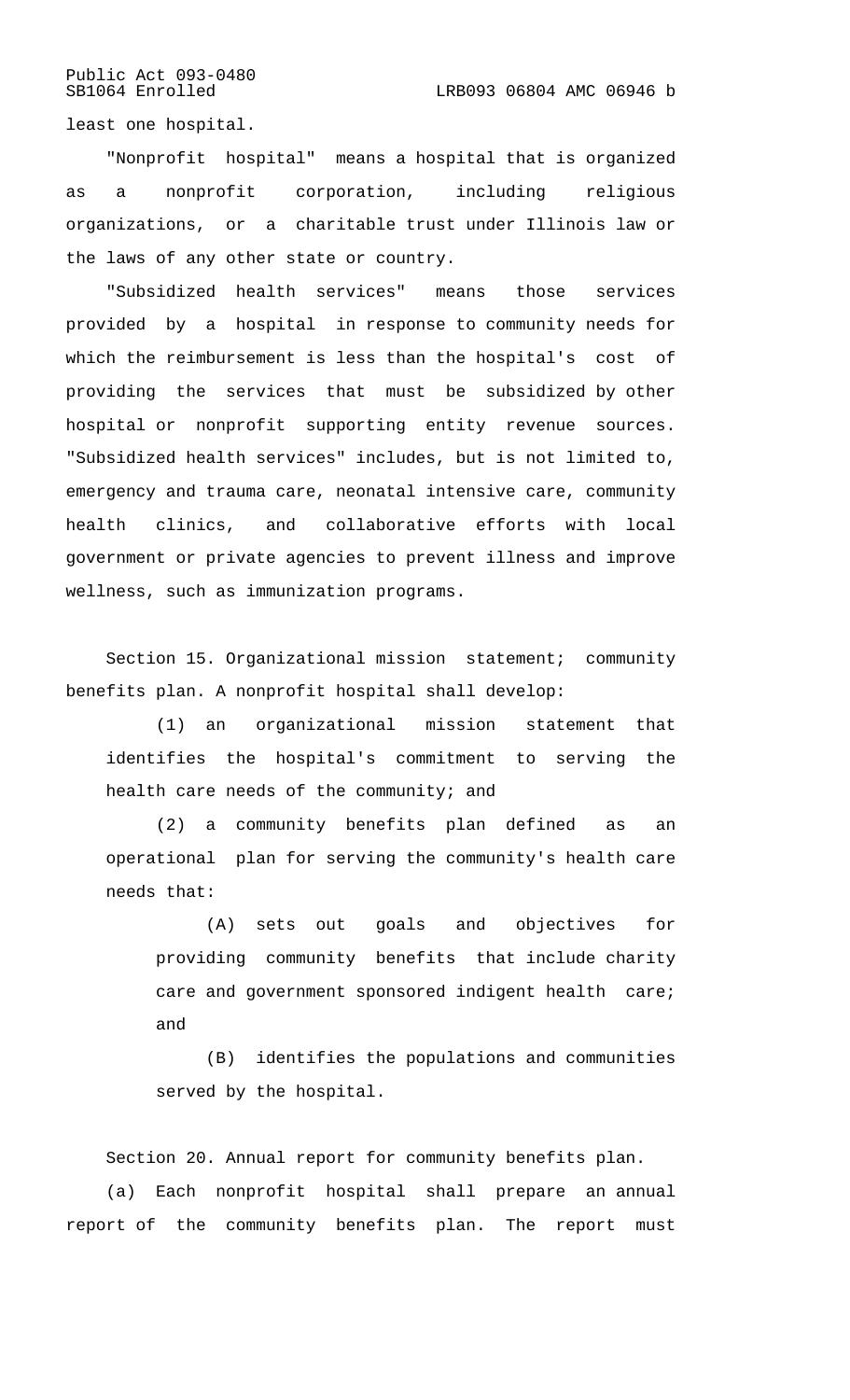Public Act 093-0480<br>SB1064 Enrolled LRB093 06804 AMC 06946 b include, in addition to the community benefits plan itself, all of the following background information:

(1) The hospital's mission statement.

(2) A disclosure of the health care needs of the community that were considered in developing the hospital's community benefits plan.

(3) A disclosure of the amount and types of community benefits actually provided, including charity care. Charity care must be reported separate from other community benefits. In reporting charity care, the hospital must report the actual cost of services provided, based on the total cost to charge ratio derived from the hospital's Medicare cost report (CMS 2552-96 Worksheet C, Part 1, PPS Inpatient Ratios), not the charges for the services.

(4) Audited annual financial reports for its most recently completed fiscal year.

(b) Each nonprofit hospital shall annually file a report of the community benefits plan with the Attorney General. The report must be filed not later than the last day of the sixth month after the close of the hospital's fiscal year, beginning with the hospital fiscal year that ends in 2004.

(c) Each nonprofit hospital shall prepare a statement that notifies the public that the annual report of the community benefits plan is:

- (1) public information;
- (2) filed with the Attorney General; and

(3) available to the public on request from the Attorney General.

This statement shall be made available to the public.

(d) The obligations of a hospital under this Act, except for the filing of its audited financial report, shall take effect beginning with the hospital's fiscal year that begins after the effective date of this Act. Within 60 days of the